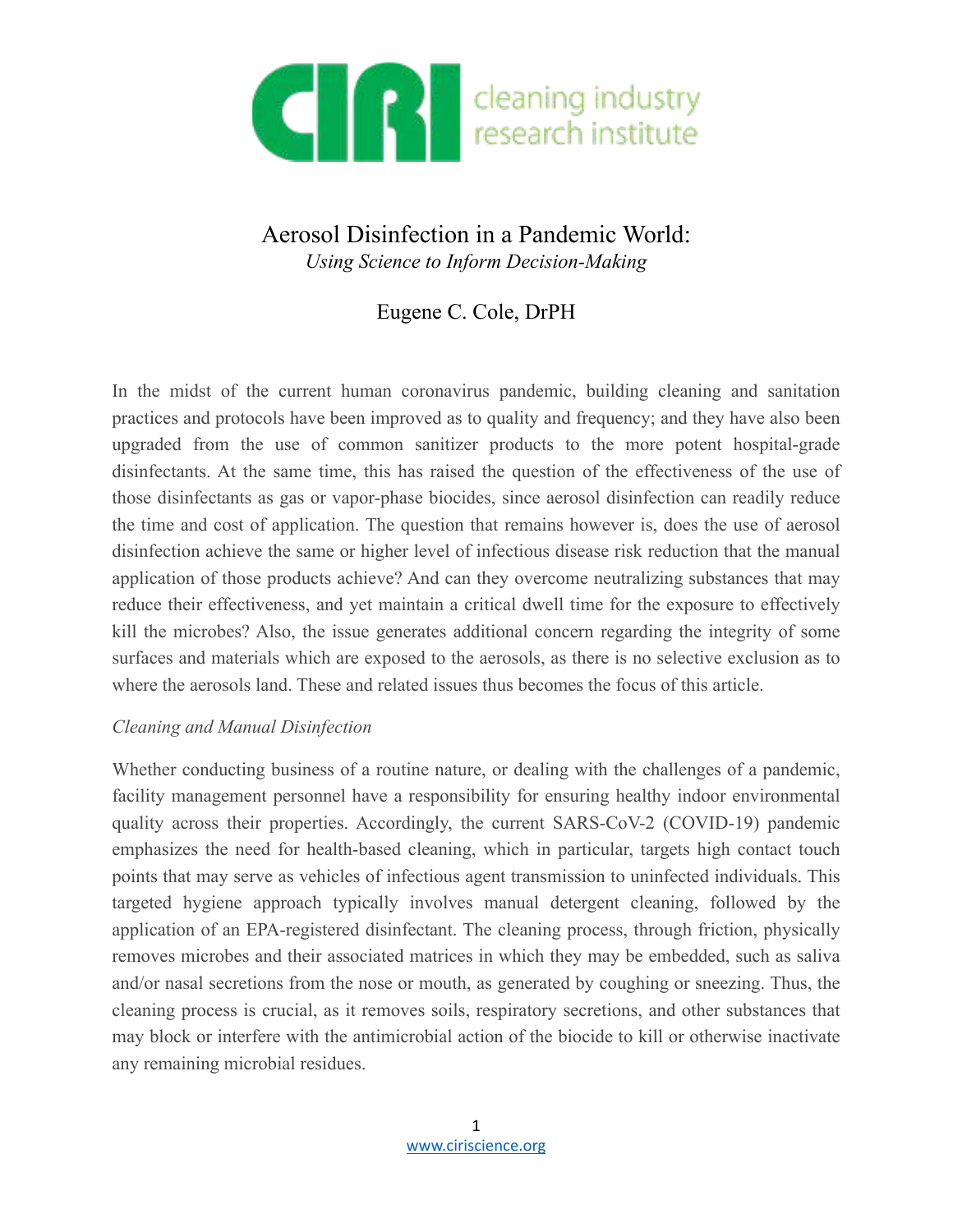And for specific use against the COVID-19 coronavirus, disinfectant products have comprehensive microbiocidal claims, such as approval for use against specific viruses, to include a number of human respiratory viruses (e.g. Influenza A, Adenovirus, RSV), appropriate animal surrogate viruses similar to human viruses, or an emerging pathogen claim, that indicates the product can be used against the SARS-CoV-2 (COVID-19) coronavirus. The emerging pathogen claim confirms that the product has: 1) demonstrated efficacy against a harder-to-kill virus (nonenveloped ones such as Adenovirus, Hepatitis A virus, Norovirus); or 2) demonstrated efficacy against another type of human coronavirus, similar to the SARS-CoV-2 virus. The EPA's *List N: Products with Emerging Viral Pathogens AND Human Coronavirus claims for use against SARS-CoV-2*, can be found on the agency's website. Fortunately, in regard to COVID-19, it is a virus with a lipid envelope that is very susceptible to dissolution by detergents, which contributes to the virus's inactivation directly, or by making it very susceptible to the actions of all classes of disinfectants.

## *Aerosol Disinfection*

Consideration of the use of an EPA-registered disinfectant as an aerosol generates three potential avenues of inquiry: 1) will it be effective as a measure of targeted hygiene in the absence of cleaning; 2) will it be as effective as manual disinfectant application at inactivating residual microbial contamination if used following cleaning; and 3) is there a rationale for its use both pre- and post-cleaning, as a matter of additional concern and precaution for building occupants, custodians, and perhaps contracted restoration professionals? In an attempt to answer these questions, it's important to review the specifics of what is referred to as aerosol disinfection, and that begins with terms and definitions.

In the context of this discussion, an aerosol is a collection of tiny particles or droplets suspended in air, and the size and/or density of those particles or droplets typically has a bearing on terms used in aerosol disinfection. Commonly referenced terms for treatment include gas-phase, vaporphase, fogging (mists), and sprays.

## Gas-Phase

Gases are formless fluids that expand to occupy the confines of a space or enclosure, and are so small that they are not visible. Air is our most common gas, and when ultra-fine particles or droplets are introduced into air and also remain unseen, those particles or droplets can be said to be in gas-phase. For decades, formaldehyde gas was used to decontaminate laboratories that were used for work with highly infectious human pathogens, until it was declared a carcinogen. While it was effective, it involved a cumbersome and time-consuming process, and was never proposed or used for office buildings or homes. Unfortunately, what was proposed by some for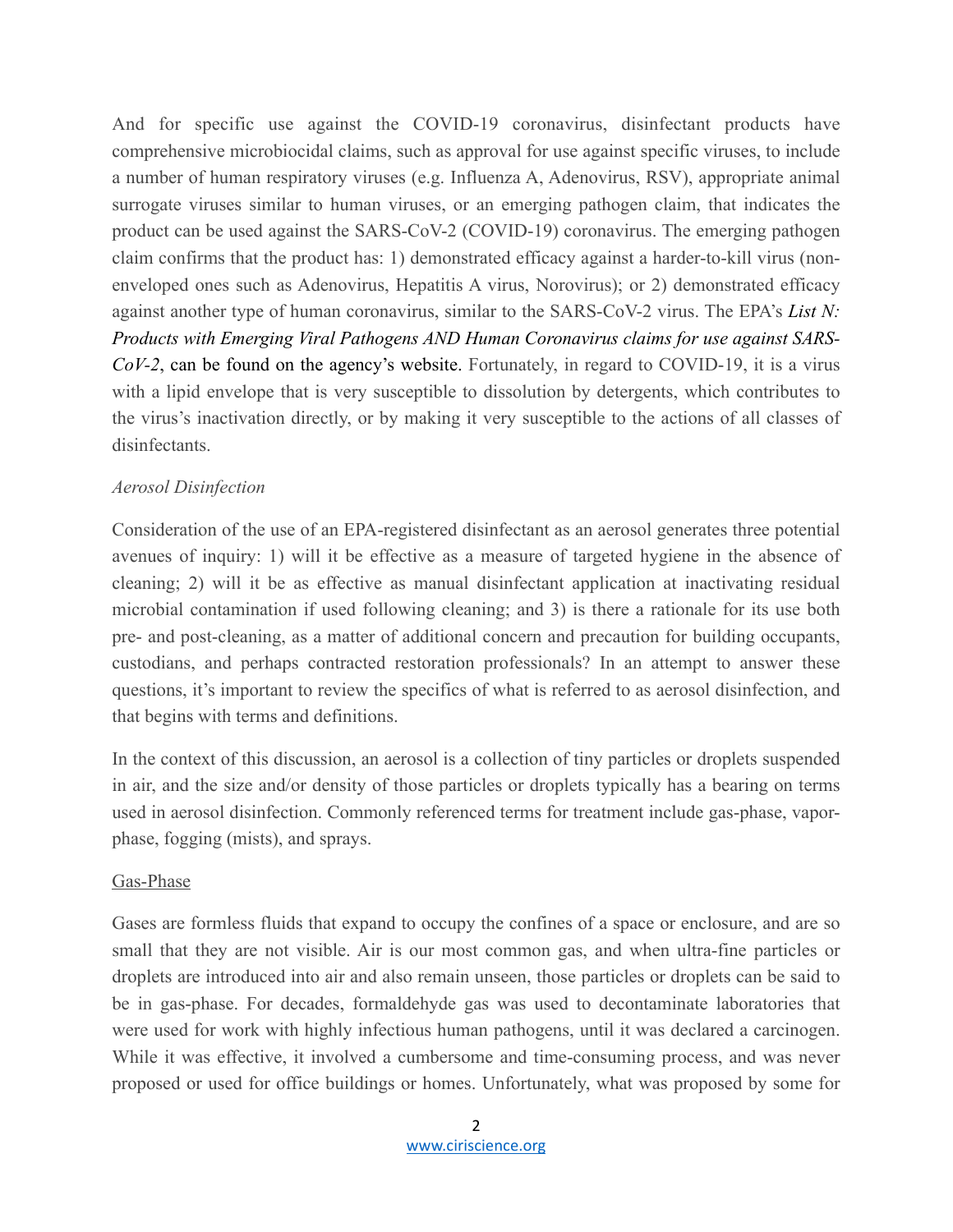buildings and home environments suffering water damage and mold growth more than two decades ago, was gas-phase ozone. Ozone  $(O<sub>3</sub>)$  can be generated by corona discharge or UV light, to where high concentrations in the air can be achieved. Unfortunately, ozone is extremely hazardous to human health, wherein as little as 0.08 ppm exposure can result in respiratory irritation and inflammation. And neither is it effective in inactivating microbial growth on surfaces and materials. While ozone is recognized as very effective as an aqueous biocide and also as a deodorizer in smoke damage restoration, research has never shown a meaningful effect of gas-phase ozone on either airborne or surface microorganisms, relative to significant control of biological pollution in the indoor environment1,2.

#### Vapor-Phase

A vapor is the volatile, gas-phase form of a substance that exists in the liquid state at room temperature and pressure. But as those change, the substance can be "vaporized" and mix with air in various concentrations. Presently, the most common vapor-phase biocide used today for microbial contamination control in various situations in the indoor environment is vaporized hydrogen peroxide (VHP). Over 20 years ago it was shown to be a suitable replacement for the toxic formaldehyde and ethylene oxide gases that were used at that time for decontamination of hospital and research laboratory equipment. A 30-minute VHP exposure was shown effective at inactivation of a variety of exotic animal disease viruses, with no effects on exposed equipment3. A few years later VHP was shown to be much more effective than manual terminal cleaning in surgical wards contaminated with Methicillin-Resistant *Staphylococcus aureus* (MRSA), as 66% of post-cleaning samples were positive for MRSA compared to only 1.0% for post VHP treatment4. And a later study investigated the effects of VHP on viruses suspended and dried in 10% and 50% horse blood to simulate the virus being present in blood or body fluids. The VHP reduced virus concentration by 6 log<sub>10</sub> in 30-minutes at the lowest concentration of viruses, while 60-90 minutes was required for inactivation of virus at the highest concentration. The study demonstrated that the effectiveness of vapor-phase disinfection is a function not only of viral concentration, but the degree of soiling. The authors noted that the results highlighted the importance of effective cleaning prior to disinfection to ensure adequate decontamination5.

#### Fogging (Mists)

Mists consist of very fine droplets, typically less than 10  $\mu$ m and dispersed in air. They are generated by breaking up a liquid into a dispersed state, such as by atomizing. And when the mist is dense enough to affect visibility, it is called a fog. Fogging has long been used in the food processing and agricultural industries to reduce microbial surface contamination, and improve air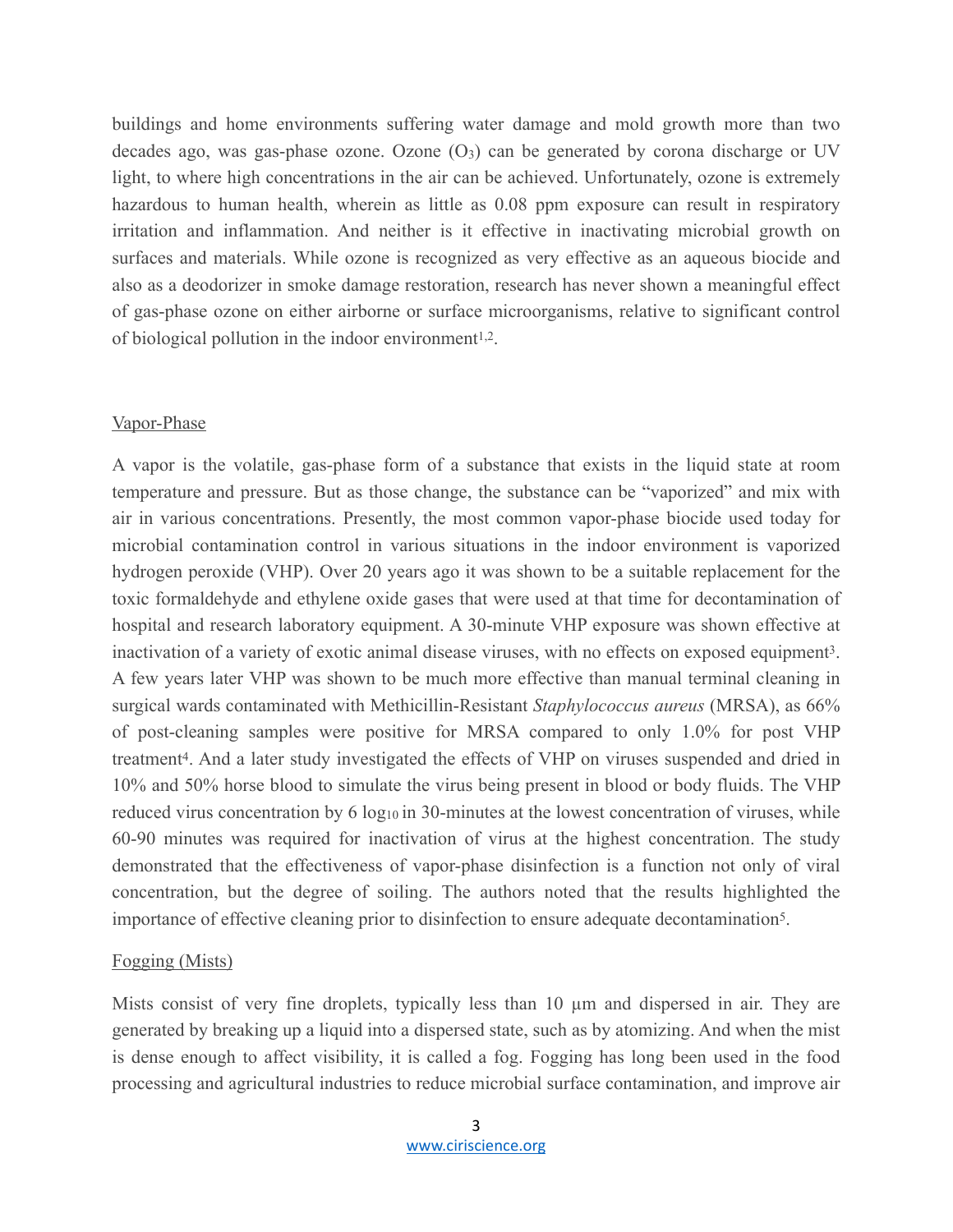quality through reduction of airborne dusts and microbes<sup>6, 7, 8, 9</sup>. Likewise, fogging has a history of use in varied infection control scenarios employing a variety of disinfectants, to include quaternary ammonium compounds<sup>10</sup>, hypochlorous acid<sup>11, 12</sup>, peracetic acid<sup>13, 14, 15</sup>, guanidine<sup>16</sup>, and hydrogen peroxide/silver nitrate<sup>17</sup>, among others. A recent study looked at the effectiveness of two fogged disinfectants, hydrogen peroxide (7.5%) and a chlorine dioxide (0.2%)-surfactant based product against two strains of human norovirus and a norovirus surrogate, feline calicivirus18. Human norovirus is the leading cause of foodborne illness in the U.S. In the study, viruses were inoculated onto steel coupons, dried, and exposed to fogging from a machine capable of generating fogs at 30ml/min until desired concentrations were achieved. The hydrogen peroxide (HP) exposure was 5 min and the chlorine dioxide (ClO2) exposure was 10 min. Results showed that while HP reductions of only 2.5 and 2.3 log<sub>10</sub> against the human noroviruses were achieved, its  $4.3 \log_{10}$  reduction against the surrogate calicivirus met EPA criteria of acceptability; while the  $ClO<sub>2</sub>$  product only showed reductions of 1.7 log<sub>10</sub>, 0.6 log<sub>10</sub>, and 2.4 log<sub>10</sub> respectively. However, the exposure times used in the study were extremely short relative to the longer times needed to effectively decontaminate rooms or areas of large buildings. This was shown during a 22-month period in a 500 bed hospital where 1,565 rooms that had housed patients infected with multi-drug resistant pathogens over that time were decontaminated using VHP19. The decontamination required a mean time of 2-hours and 20 minutes, compared with 32 minutes for conventional cleaning. Despite the greater time required for decontamination, VHP use was deemed feasible based on its efficacy for infection control, and its use in a hospital with a very high occupancy rate. These studies emphasize the fact that successful disinfectant fogging depends upon multiple factors, to include the targeted organism(s), chemical formulation and concentration, fogging rate and airborne density, exposure or dwell time, and temperature and relative humidity.

Also, any discussion of disinfectant fogging, whether in food and agriculture, healthcare, or in office buildings in particular, raises the question of its effectiveness compared to manual cleaning and disinfection. Fogging aims to kill microbial inactivation where it lies, and concern focuses on whether or not all key surfaces receive an equal distribution of chemical, aside from the question of interference from soiling and the presence of biofilms. Manual cleaning and disinfection however focuses on the removal of the bulk of microbial contamination from key surfaces to a maximum extent, prior to the application of a chemical disinfectant meant to inactivate any remaining residual. This issue was addressed by the USEPA, the federal agency that registers antimicrobial pesticides. In April, 2013 the Director of EPA's Office of Pesticide Programs sent a letter to all EPA registrants of antimicrobial pesticide products which made claims to provide control of public health microorganisms when applied by fogging and/or misting20. The issue was efficacy. The letter then explained why the EPA believed that fogging/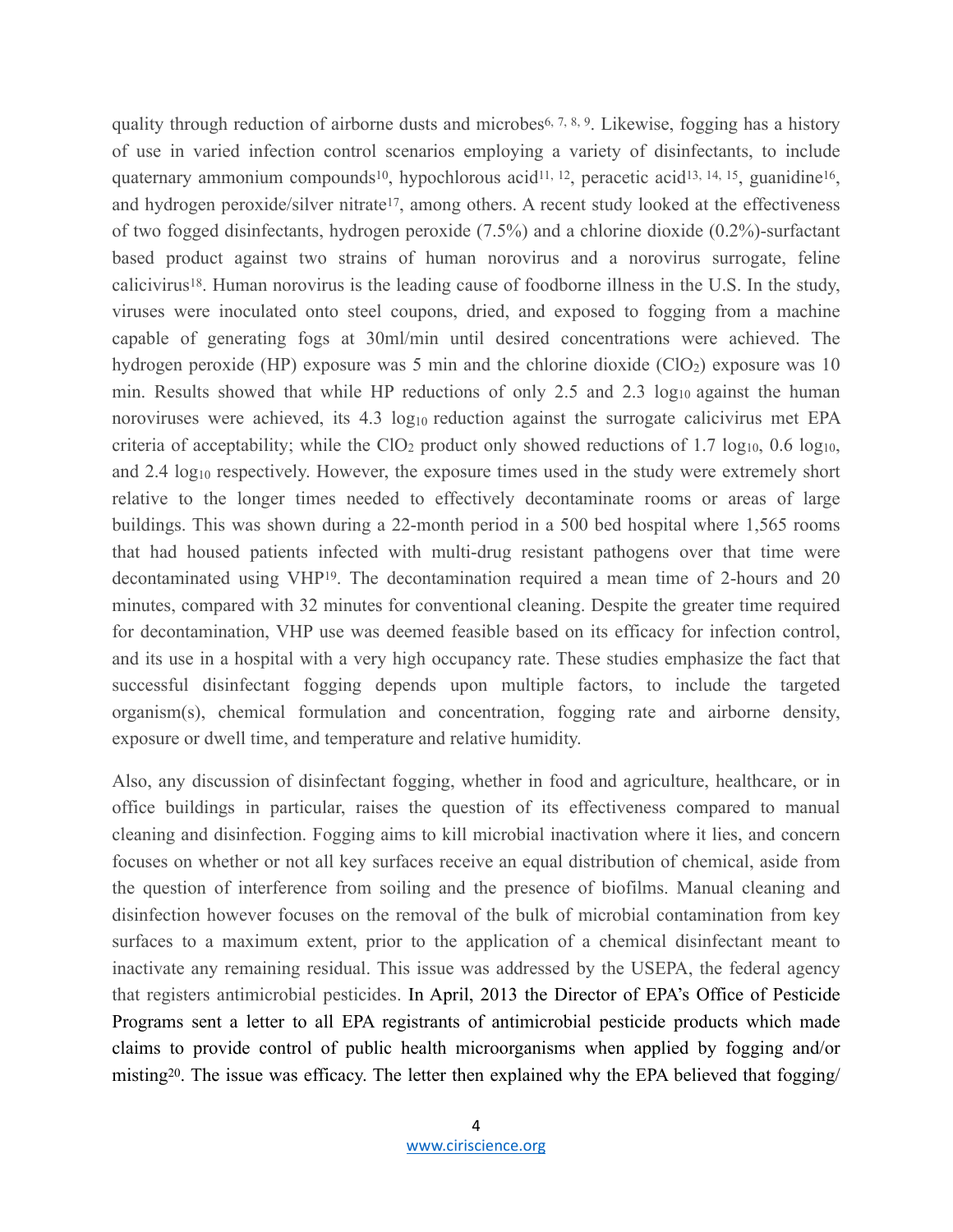misting methods of application may not be adequately effective, and afforded the following rationale:

"Application by fogging/misting results in much smaller particle sizes, different surface coverage characteristics, and potentially reduced efficacy when compared to sanitization or disinfection product applications by spraying, sponging, wiping or mopping.

The absence of pre-cleaning in the presence of soil contamination, potential reaction with or absorption of the active ingredient for different surfaces, and humidity/temperature fluctuations can also impact distribution and efficacy of the product.

A surface treated by fogging/misting does not receive the same amount of active ingredient per unit area as the standard methods of application and, as a result, the level of efficacy actually achieved may not be the same level claimed on the label."

In reality, disinfectant fogging and manual cleaning and disinfection are both subject to human error in a number of ways, and neither approach can be expected to eliminate all microbes on all targeted surfaces. In general, fogging tends to be quicker, yet potentially less effective at inactivating the bulk of the microbial bioburden, but more cost effective; while manual cleaning tends to be more effective at decontamination, yet slower to achieve, and perhaps more costly. Depending upon the need for decontamination, it is also conceivable to use both approaches, that is, manual cleaning followed by disinfectant fogging. But prior to consideration of such a scenario, the last approach to aerosol disinfection, namely spraying, needs to be addressed.

## **Sprays**

Spraying involves chemicals typically dissolved in water and dispersed under pressure as tiny droplets greater than 10  $\mu$ m. The size of the droplets and the extent of their distribution on surfaces depends largely on the pressure exerted to dispense them, along with nozzle size. Thus, a pressurized can of aerosol spray disinfectant will deliver a very fine spray across surfaces, as opposed to the larger droplet sizes delivered by pump or hand trigger spray containers. And with all of these methods, the extent of distribution of the product across the targeted surfaces, is also a factor of distance from the nozzle to those surfaces. So, a key question that arises in the use of sprays, as well as the use of gas-phase, vapor-phase, and fogging methods is, will the product deposition be contiguous across all targeted surfaces to maximize microbial contact, and also penetrate all cracks and crevices that might also harbor contamination? Such thorough coverage with any of those methods can't ever be assured, but the one methodology designed to address those issues is electrostatic spraying (ES).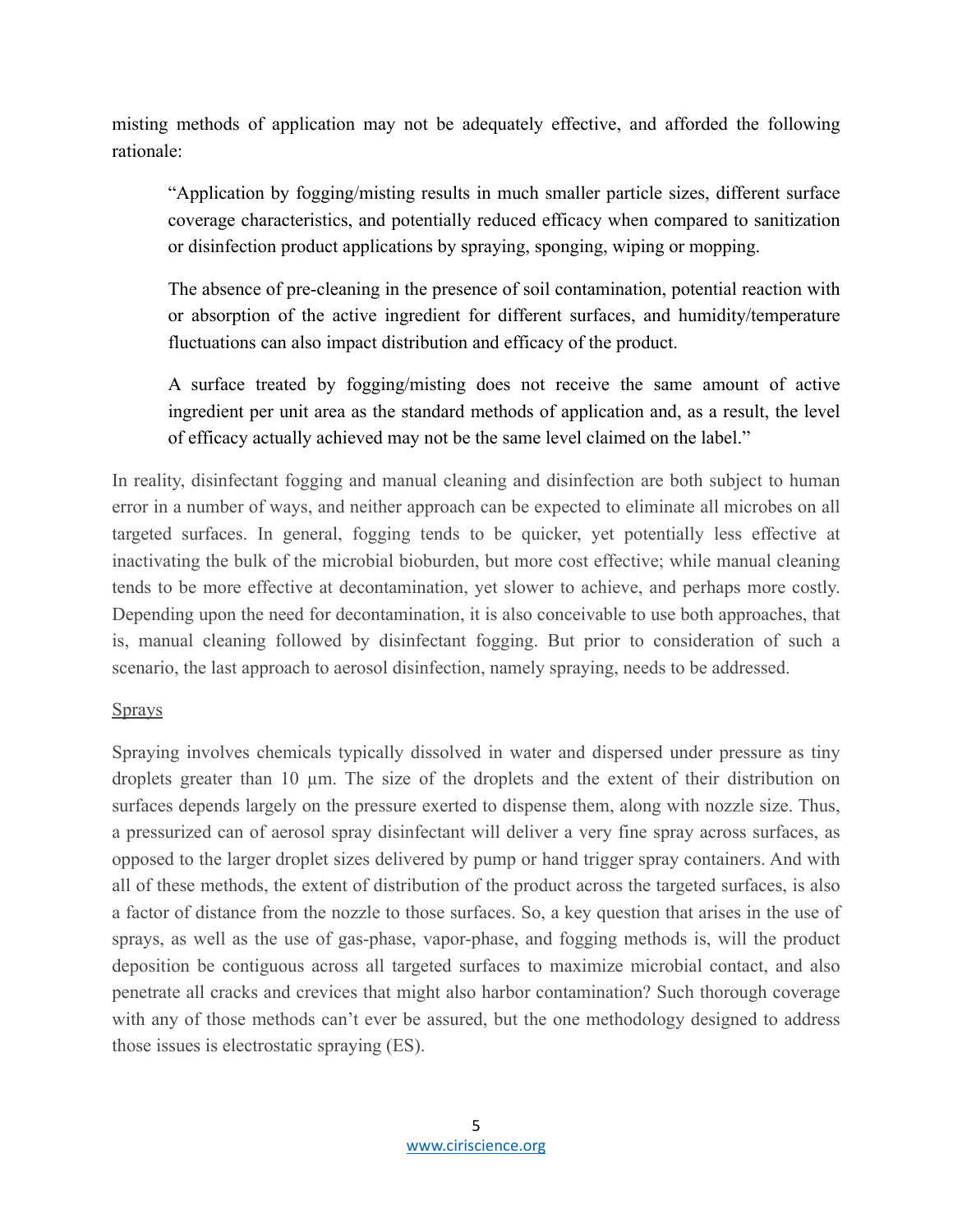ES technology has been used in the painting, agriculture<sup>21, 22</sup>, and automotive industries for many years, although it has not been extensively researched in regard to control of human pathogens. Using EPA-registered disinfectants, fine droplets from electrostatic sprayers receive a positive charge just before they leave the nozzle. As charged droplets, they are then attracted to negative or neutral-charged surfaces, and can literally wrap around surfaces and materials, providing an even and consistent distribution. And while ES maximizes disinfectant distribution across both horizontal and vertical surfaces, the question of efficacy remains regarding its effectiveness in the absence of a pre-cleaning step. This has been emphasized in recently presented but unpublished studies that have recommended the use of ES disinfection following routine cleaning and disinfection23, 24.

#### *Discussion*

#### Cleaning

While many manufacturers and contractors may tout their disinfectant products and services as stand-alone approaches to eliminating indoor microbial contamination, science continues to support the fact that the basic and fundamental approach to reducing the risk of infectious agent transmission is the process of cleaning. *Clean* is a condition free of unwanted matter, and *Cleaning* is the process of achieving the clean condition, so human activities can take place in a healthy environment<sup>25</sup>. And for cleaning to be effective, unwanted matter must become separated from the environment<sup>26</sup>. Thus, the removal of soil (organic dusts, cells, oils, and proteinaceous substances) and its associated microbes from key high contact surfaces and materials, remains the primary approach to achieving a healthy environment<sup>27</sup>. And if the process is carried out at an established frequency, then the clean condition becomes easier to achieve. And let's not forget that EPA-registered disinfectants (with the exception of one-step cleaner-disinfectants) are required by law to be used only on clean surfaces, to maximize their effectiveness.

#### Disinfection

Any type of cleaning may leave a residual behind, even if a one-step detergent-cleaner is used. Thus, if circumstances warrant, such as with a localized bacterial outbreak in an indoor facility, or a newly emerged virus in a global pandemic, the subsequent application of an effective disinfectant following the cleaning process becomes mandatory. That application may be done manually, or by a fogging or spraying process, either of which can be considered time-saving and cost-effective, whether done in-house or by a contractor. Currently, with the COVID-19 situation, reliable restoration contractors have the equipment, trained personnel, and expertise to effectively respond to a potential infectious agent situation, such as one where occupants of an office building have tested positive for the coronavirus. And decontamination protocols may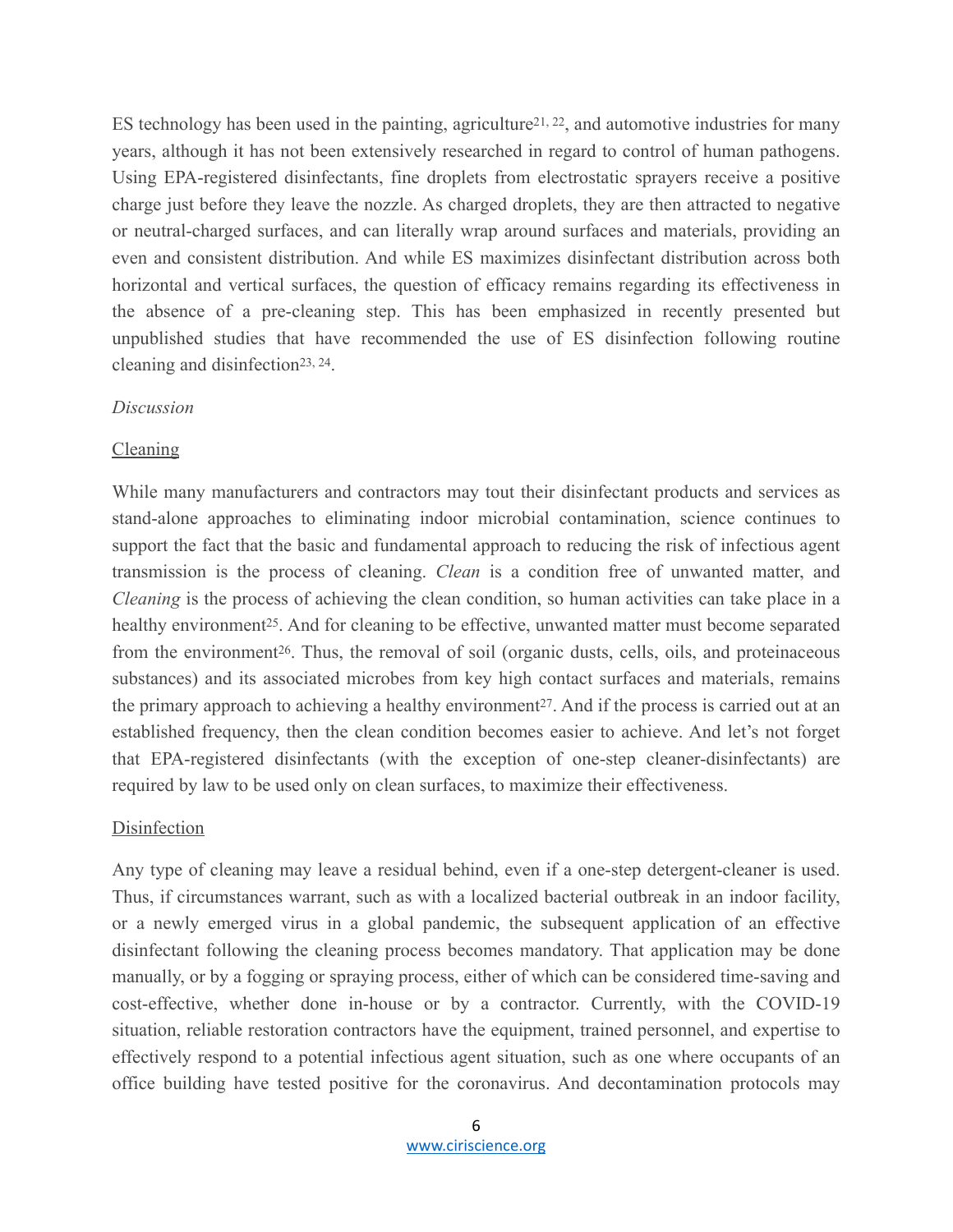differ slightly among restoration professionals, wherein some may do an initial fogging to begin the disinfection process (and provide a measure of protection for workers), then perform the manual cleaning, and then follow with a post-cleaning fogging.

For many facility executives and managers, the current commercial environment regarding cleaning and disinfection in response to COVID-19, can be confusing, with many disinfectant manufacturers and contractors touting various claims for products and services. The answer of course is to seek to be informed, and in that regard, the following points of inquiry are offered for consideration in interacting with the many purveyors of decontamination goods and services:

- What disinfectant products will be used? What label claims do they have, and are they on EPA's L list of products approved for COVID-19 use? Do they have any incompatibility with any materials? Are the products' Safety Data Sheets (SDS) available?
- Will cleaning be conducted prior to disinfectant application? If so, how will that be done (spray and wipe, damp microfiber cloth, steam, other)?
- What fogging, spraying, or electrostatic spraying apparatus will be used? What size droplets will be produced? How long will surfaces remain wet (dwell time) to achieve disinfection? Will disinfectant residue need to be removed? What odors will there be?
- What projects has this protocol been successfully used for? What other clients have used these services? How often should this process be done to achieve best results?
- Will any post-cleaning/disinfection evaluation be done to confirm effectiveness, such as with ATP testing?

With a working knowledge and understanding of building decontamination through cleaning and disinfection, especially in the midst of an infectious disease pandemic, facility executives and managers will be better prepared to ensure the achievement of healthy indoor environments for all.

## *References*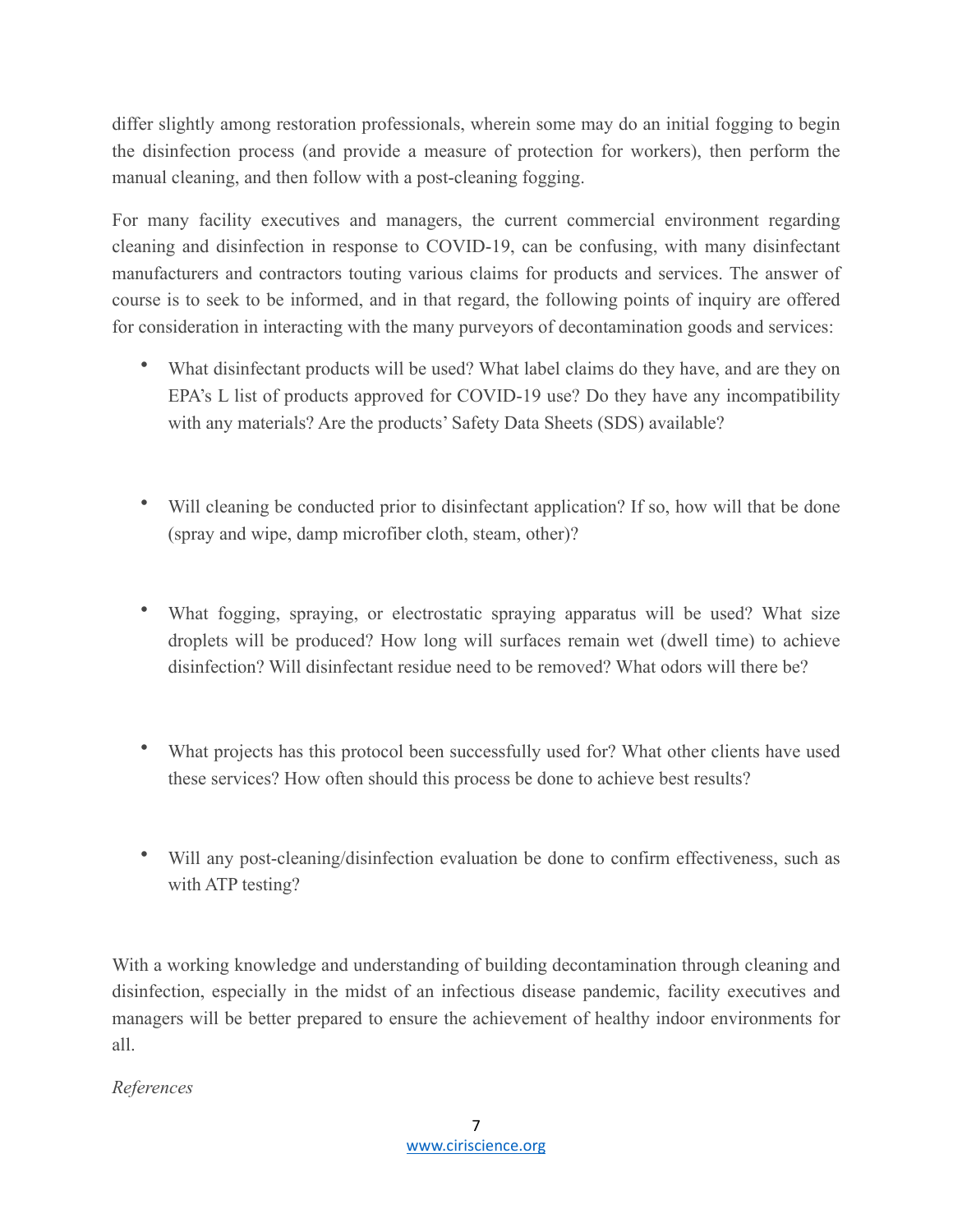1. Cole, EC (2003). Gas-Phase Ozone: Assessment of Biocidal Properties for the Indoor Environment – A Critical Review. *Applied Biosafety* 8(3):112-117.

2. Foarde, KK, Vanosdell, DW, Steiber, RS (2011). Investigation of Gas-Phase Ozone as a Potential Biocide. *Applied Occupational and Environmental Hygiene* 12(8):535-542.

3. Heckert, RA, Best, M, Jordan, LT, Dulac, GC, Eddington, DL, Sterritt, WG (1997). Efficacy of Vaporized Hydrogen Peroxide Against Exotic Animal Viruses. *Applied and Environmental Microbiology* 63:3916-3918.

4. French, GL, Otter, JA, Shannon, KP, Adams, NMT, Watling, D, Parks, MJ (2004). Tackling Contamination of the Hospital Environment by Methicillin-Resistant *Staphylococcus aureus* (MRSA): a Comparison Between conventional Terminal Cleaning and Hydrogen Peroxide Vapour Decontamination. *Journal of Hospital Infection* 57(1):31-37.

5. Pottage, T, Richardson, C, Parks, S, Walker, JT, Bennett, AM (2010). Evaluation of Hydrogen Peroxide Gaseous Disinfection Systems to Decontaminate Viruses. *Journal of Hospital Infection*  74(1):55-61.

6. Burfoot, D, Hall, K, Brown, K, Xu, Y (1999). Fogging for the disinfection of food processing factories and equipment. *Trends in Food Science* 10(6-7):205-210.

7. Ellen, HH, Bottcher, RW, von Wachenfelt, E, Takai, H (2000). Dust Levels and Control Methods in Poultry Houses. *Journal of Agricultural Safety and Health* 6:275-282.

8. Costa, A, Colosio, C, Gusmara, C, Sala, V, Guarino, M (2014). Effects of Disinfectant Fogging Procedure on Dust, Ammonia Concentration, Aerobic Bacteria and Fungal Spores in a Farrowing-Weaning Room. *Annals of Agricultural and Environmental Medicine* 21(3):494-499.

9. Dunowska, M, Morley, PS, Hyatt, DR (2005). The Effect of Virkon®S Fogging on Survival of *Salmonella enterica* and *Staphylococcus aureus* on Surfaces in a Veterinary Teaching Hospital. *Veterinary Microbiology* 105(3-4):281-289.

10. Friedman, H, Volin, E, Laumann, D (1968). Terminal Disinfection in Hospitals with Quaternary Ammonium Compounds by use of a Spray-Fog Technique. *Applied Microbiology*  16:223-227.

11. Clark, J, Barrett, SP, Rogers, M, Stapleton, R (2006). Efficacy of Super-Oxidized Water Fogging in Environmental Decontamination. *Journal of Hospital Infection* 64(4):386-390.

12. Park, WP, Boston, DM, Kase, JA, Sampson, MN, Sobsey, MD (2007). Evaluation of Liquidand Fog-Based Application of Sterilox Hypochlorous Acid Solution for Surface Inactivation of Human Norovirus. *Applied and Environmental Microbiology* 73(14):4463-4468.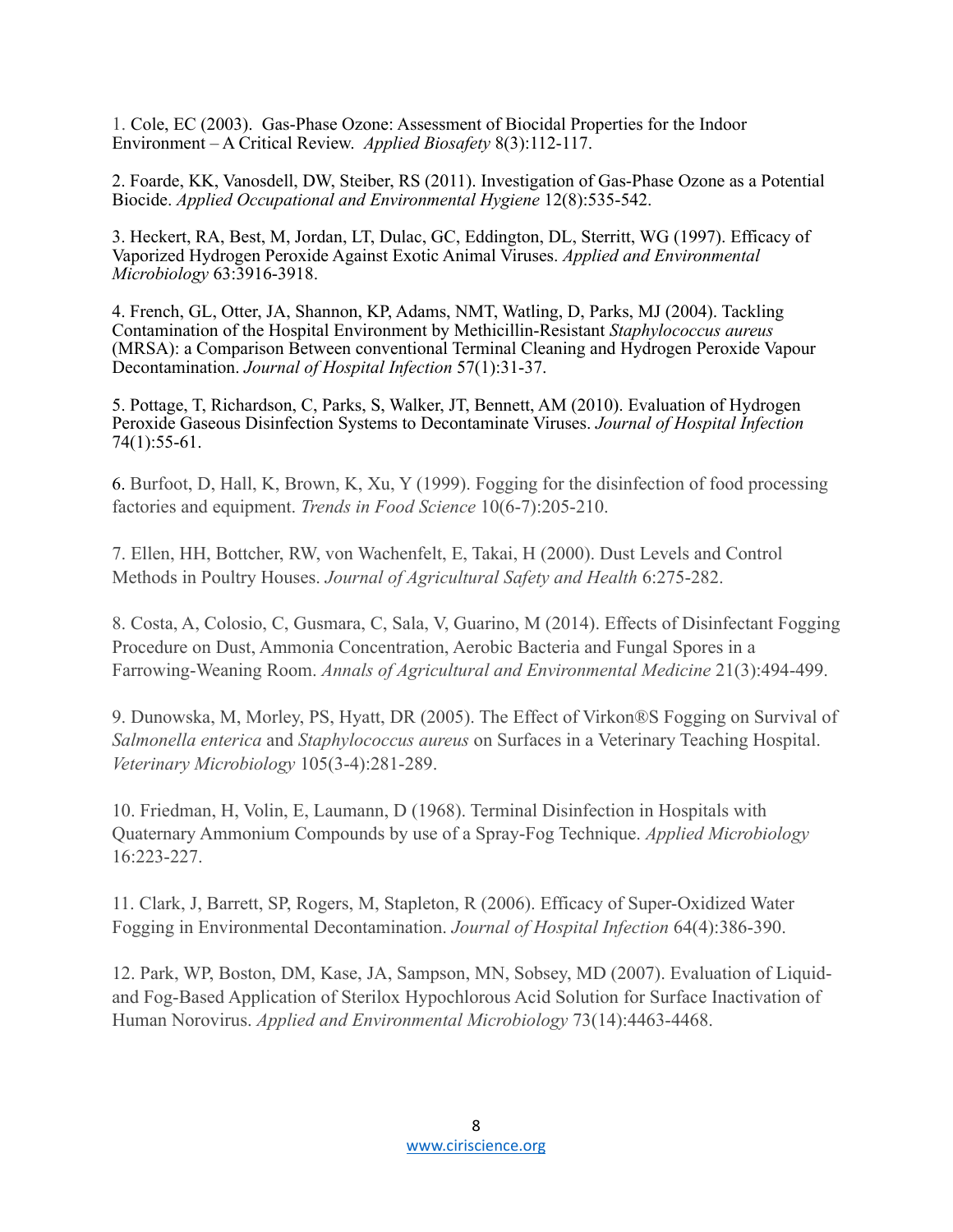13. Wood, JP, Calfee, MW, Clayton, M, Griffin-Gatchalian, N, Touati, A, Egler, K (2013). Evaluation of Peracetic Acid Fog for the Inactivation of *Bacillus anthracis* spore Surrogates in a Large Decontamination Chamber. *Journal of Hazardous Materials* 250:61-67.

14. Gregersen, J-P, Roth, B (2012). Inactivation of Stable Viruses in Cell Culture Facilities by Percetic Acid Fogging. *Biologicals* 40(4);282-287.

15. Mana, TSC, Sitzlar, B, Cadnum, JL, Jencson, AL, Kognati, S, Donskey, CJ (2017). Evaluation of an Automated Room Decontamination Device Using Aerosolized Peracetic Acid. *American Journal of Infection Control* 45(3):327-329.

16. Nevzat, U, Yanik, K, Karadag, A, Odabasi, H, Saban, E, Murat, G (2014). Evaluation of the Efficacy of Akacid Plus® Fogging in Eradicating Causative Microorganism in Nosocomial Infections. *International Journal of Clinical and Experimental Medicine* 7(12)"5867-5871.

17. Taneja, N, Biswal, M, Kumar, A, Edwin, A, Sunita, T, Emmanuel, R, Gupta, AK, Sharm, M (2011). Hydrogen Peroxide Vapour for Decontaminating Air-Conditioning Ducts and Rooms of an Emergency Complex in Northern India: Time to Move On. *Journal of Hospital Infection*  78:200-203.

18. Montazeri, N, Manuel, C, Moorman, E, Khatiwada, JR, Williams, LL, Jaykus, L-A (2017). Virucidal Activity of Fogged Chlorine Dioxide- and Hydrogen Peroxide-Based Disinfectants Against Human Norovirus and its Surrogate, Feline Calicivirus, on Hard-to-Reach Surfaces. *Frontiers in Microbiology* 8(1031):1-9.

19. Otter, JA, Puchowicz, M, Ryan, D, Salkeld, JAG (2009). Feasibility of Routinely Using Hydrogen Peroxide Vapor to Decontaminate Rooms in a Busy United States Hospital. *Infection Control and Hospital Epidemiology* 30(6):574-577.

20. EPA (2013). Letter on antimicrobial pesticide products which make claims to provide control of public health microorganisms when applied by fogging and/or misting methods. EPA Office of Pesticide Programs, Washington, DC. [https://www.epa.gov/sites/production/files/2015-09/](https://www.epa.gov/sites/production/files/2015-09/documents/fogger-mister-final-signed-letter.pdf) [documents/fogger-mister-final-signed-letter.pdf](https://www.epa.gov/sites/production/files/2015-09/documents/fogger-mister-final-signed-letter.pdf)

21. Ganesh, V, Hettiarachchy, NS, Griffis, CL, Martin, EM, Ricke, SC (2012). Electrostatic Spraying of Food-Grade Organic and Inorganic Acids and Plant Extracts to Decontaminate Escherichia coli O157:H7 on Spinach and Iceberg Lettuce. *Journal of Food Science*  77(7):M391-396.

22. Russell, SM (2003). The Effect of Electrolyzed Oxidative Water Applied Using Electrostatic Spraying on Pathogenic and Indicator Bacteria on the Surface of Eggs. *Poultry Science*  82(1):158-162.